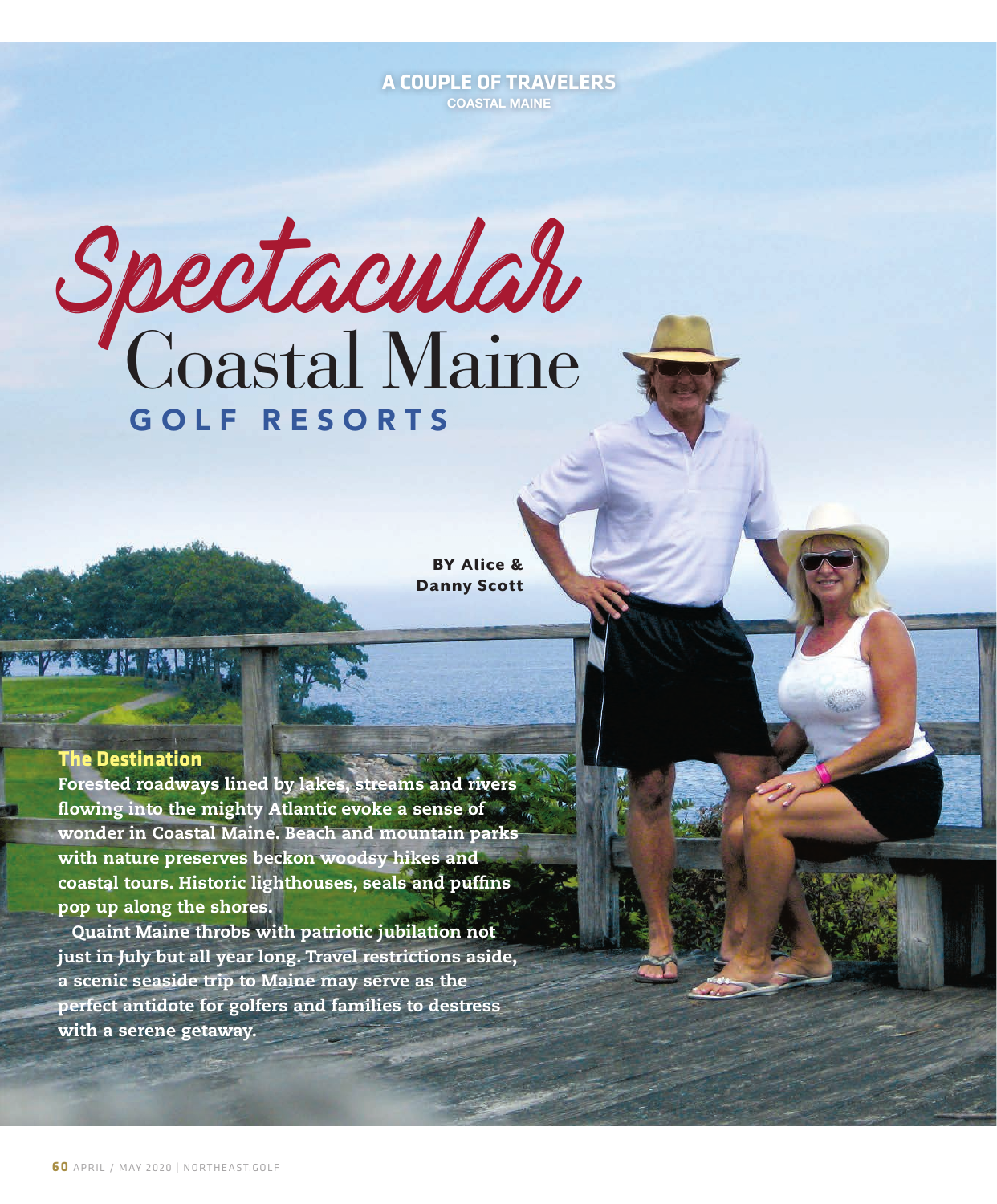

#### **The Venues**

Boothbay Harbor Oceanside Golf Resort plans to reopen for the season May 14. Coastal cottage décor reflects the tranquility of this retreat as crisp and clean as the ocean air. Coastal Prime, the center point of the resort, is positioned in the harbor with an expansive waterside deck serving all meals and sunset views. Luxury meets nature in this elegant hideaway with a footbridge leading to specialty shops. Beware, the motto "Visit Once, Stay Forever," it might come true for you, Maines newest tagline is "Staycationland". Watch for special golf packages on www.boothbayharboroceansideresort.com

At Samoset Resort on the Ocean in Rockport all rooms have a balcony view and the spa incorporates the scents and sounds of the sea. Sipping a signature cocktail, from the splash bar at the zero-entry pool overlooking Penobscot Bay, will calm the most alpha personalities. Marcel's preeminent dining and the casual Breakwater Café present the same striking ocean backdrop. A two-mile trek across boulders to the lighthouse over the bay gives a totally different perspective on land and sea. www.samosetresort.com

Sebasco Harbor Resort feels like a big campground but with comfortable accommodations, exquisite food, and a fun 9-hole course. Built between 1909-12 and renovated over the years, flip flop attire is all that is

required for old fashioned summer fun. Rent in the lodge or a cottage with one to ten bedrooms. The Ruth, a ship built in 1935, offers tours of the fishing villages, a Pirate cruise, whale sightings and the history of lobster fishing. Explore the onsite lighthouse, join campfire singalongs or relax in the world class spa. www.sebasco.com

#### **The Golf**

Boothbay Harbor Country Club extends its membership privileges to guests of Boothbay Harbor Oceanside Resort. The pristinely conditioned course and attentive service with caddies combine with stunning views of the harbor region. Carts traverse babbling brooks, rattling over wooden bridges with granite outcroppings and pines that frame each fairway as the course challenges shot making of every variety. After golf, become the gallery and enjoy lunch or drinks at Over the Ledge, connected to the stately clubhouse, awarded one of the best architectural designs in New England.

Samoset Golf Course takes advantage of its coastal position with water views from most holes. The signature number 4, par 5 is outlined by the ocean with the Rockland Breakwater and lighthouse beyond. The back nine begins with a different water view with a peninsula green, fountains and woods through 13, then more ocean views through the finish for a visually inspiring course.